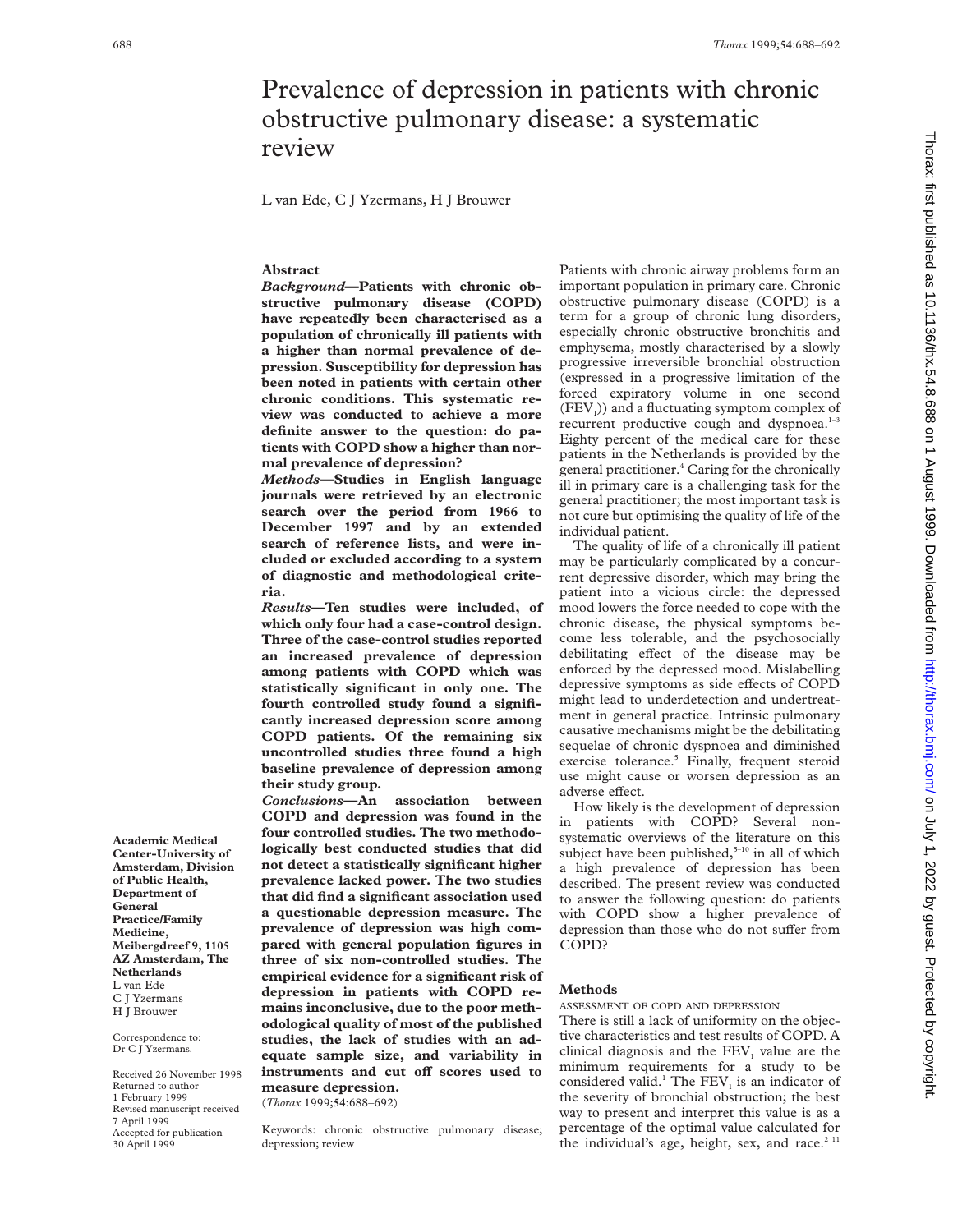*Table 1 Criteria and scoring system for assessment of study methodology*

| Criterion                                          | Score. |
|----------------------------------------------------|--------|
| Random selection of patients                       |        |
| Control group matched for age and sex              |        |
| Response rate >80%                                 |        |
| Prevalence of depressive disorder detectable       |        |
| Exclusion of important physical disease other than |        |
| COPD                                               |        |
| Maximum score                                      |        |

Caution is needed with the interpretation of spirometric values because the results are influenced by the patient's cooperation. In patients with COPD the  $FEV<sub>1</sub>$  is <75% of the predicted value; an  $FEV<sub>1</sub>$  of 60–70% of the predicted value is indicative of moderate bronchial obstruction and an  $FEV<sub>1</sub>$  of <50% of the predicted value or <1.5 l/s indicates severe bronchial obstruction.<sup>12</sup>

In this review the term "depression" is used to indicate a significant depressive disorder and not a temporarily depressed mood. In research depression is usually detected by using one of three types of measures: self-report questionnaires, checklist based structured interviews, and clinical assessment by a psychiatrist. The latter, based on DSM-III-R standards, is often used as the golden standard in validation studies of the first two measures. The self-report instruments are most often used because they are quick and inexpensive. The cut off values of the rating scales are usually calculated to detect a depressive disorder. When structured interviews or clinical assessments are used, DSM criteria are usually applied to identify a depressive disorder.

#### SELECTION OF STUDIES

All relevant studies published since 1966 (the starting year for Medline) were retrieved from the literature data bases as well as from the reference lists of the resulting articles. The electronic search was undertaken with the OVID search program using the following terms: "Exp Lung diseases, obstructive" *or* "COPD.tw" *and* "Exp Depressive disorder" *or* "Depression.tw" or "Exp affective disorder". The period 1966–1997 was covered by Medline, 1988–1997 was covered by Embase, and 1982–1997 was covered by CINAHL. All studies dealing with depression in patients with COPD were selected for further evaluation.

Overall, 393 abstracts were read. Excluded were studies on patients with bronchial asthma  $(n = 128)$ , clinical trials of antidepressive medication (where patients were included because of a depressive disorder), studies on

*Table 2 Validated assessment tools for depression used in retrieved studies*

the prevalence of anxiety disorders  $(n = 89)$ , animal experiments  $(n = 7)$ , and studies published in a language other than English ( $n =$ 48). Furthermore, 56 reviews, case descriptions, and letters to the editor without original research results were excluded from our review. A further 16 studies were identified from the reference lists of the selected publications, four of which were also included in the review.

The remaining 69 studies were rated by the three authors on three sets of criteria chosen in several sessions: the assessment of COPD, the method used to detect depression, and the methodology applied. The first two sets (on COPD and depression) were applied as entry criteria; studies that failed to meet one of these were excluded. The COPD criteria were checked by an expert opinion (senior pulmonologist): a clinical diagnosis in combination with the mean value of the  $FEV<sub>1</sub>$ , preferably expressed as a percentage of the predicted value. The severity of the disease in the sample can be estimated from the mean  $FEV<sub>1</sub>$  (table 1).

To detect depression most of the retrieved studies used a self-rating measuring instrument and some used a clinical interview. A clinical interview by a psychiatrist based on DSM-III (or later versions) was considered an acceptable method.<sup>13</sup> Self-rating instruments were considered acceptable if they had been validated in earlier studies. Bowling's book<sup>14</sup> on measuring instruments was used as a guide to check this; the instruments used in the studies finally selected have all been validated in earlier studies (table 2).<sup>15-19</sup> From the 69 studies thus judged, 35 failed to meet the criteria on COPD or depression and were excluded.

The methodology of the 34 remaining studies was assessed using a scoring system. Five methodological criteria were considered important: a case-control design with controls matched for age and sex, preferably random selection of patients in both groups, the exclusion of important physical co-morbidity in the studied COPD patients, a response rate of 80% or more,<sup>20 21</sup> and the availability of (or possibility to calculate) a prevalence rate for depression. Each criterion merited one point. Direct comparison in one design between a group of COPD patients and controls without the disease was considered of vital importance and therefore awarded an extra point.

The 34 studies were scored by each reviewer independently using the scoring system from table 1. Differences in scores between the three reviewers were resolved as follows: when two reviewers agreed, their score was taken as the final score. When all three reviewers disagreed, the article was jointly reviewed again and discussed until agreement was reached between at least two reviewers.

Studies with a methodology score of less than two points were excluded. One study<sup>22</sup> was excluded because the population under study had already been used in an earlier study included by us.<sup>23</sup> Finally, 10 studies were considered for final reviewing (table 3).<sup>23-32</sup>

BDI (Beck depression inventory)<sup>15</sup>; originally advised interpretation: 0-4 no depression, 5-13 mild depression, 14–20 moderate depression, >21 severe depression, maximum score 63<br>Zung SDS (Zung self-rating depression scale)<sup>16</sup>; originally advised interpretation: <50 no depression, 50–59 mild depression, 60–69 moderate depression, >69 severe depression, maximum score 80

HAD (Hospital anxiety and depression questionnaire)<sup>17</sup>; originally advised interpretation:  $\leq 7$  no depression, 8–10 possible depression, >10 certain depression, maximum depression score 21 CES-D (Center for epidemiologic studies-depression questionnaire)<sup>18</sup>; originally advised interpretation: cut off score for depression 16, maximum score 60

MMPI (Minnesota multiphasic personality inventory)19; interpretation: normal *t* score per field 50; interpretation for mood disorder is hazardous because of large amount and heterogeneity of items.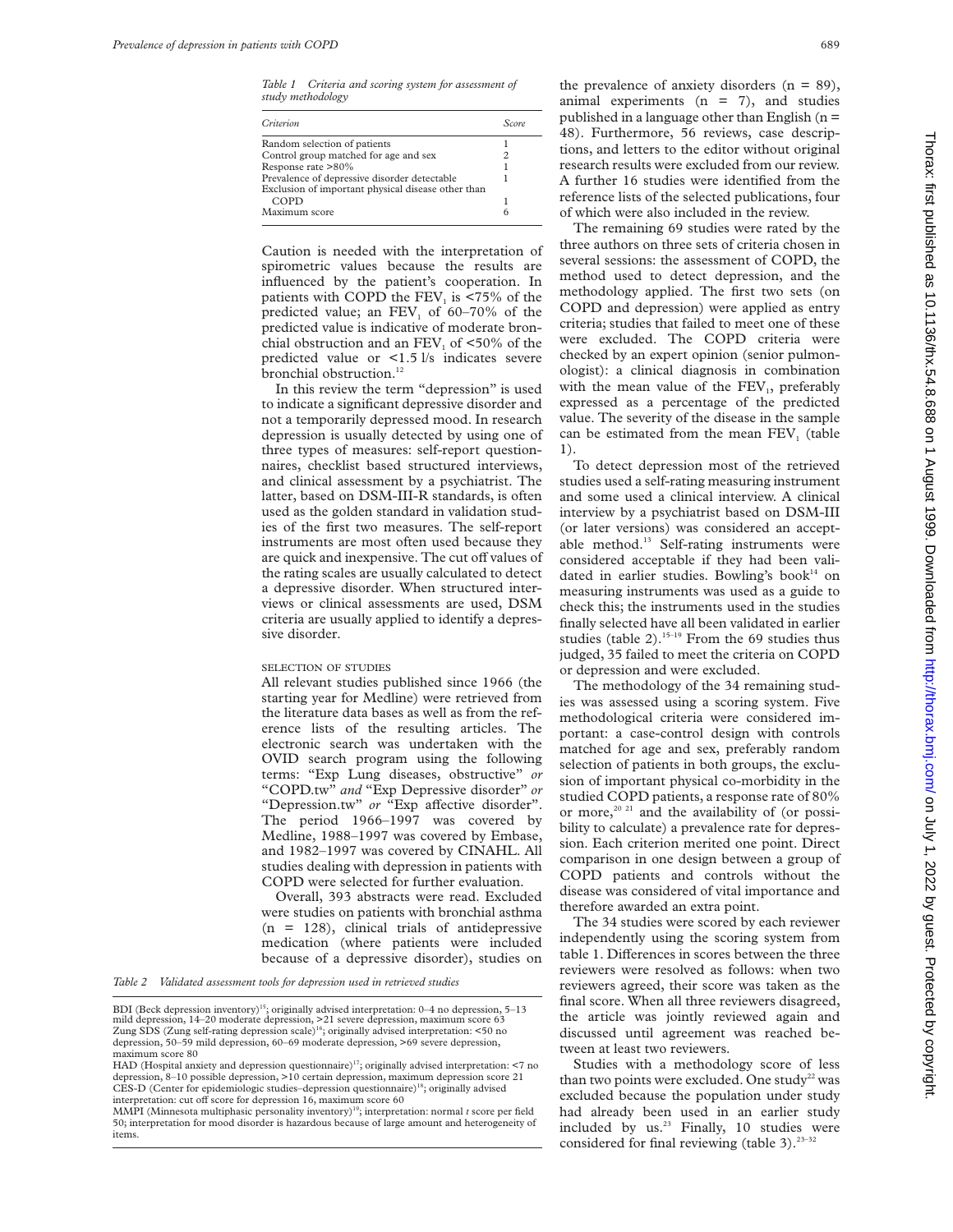| Table 3 Studies with prevalence of depressive disorders |  |  |  |
|---------------------------------------------------------|--|--|--|
|---------------------------------------------------------|--|--|--|

| Reference                | No. of patients<br>$(%$ males) | Age<br>(mean) | Recruitment of patients                                                   | Mean<br>FEV <sub>t</sub> | FEV,<br>$(%)^c$      | No. of<br>controls (%<br>males) | Age (mean) | Recruitment of controls                                                                                                   |
|--------------------------|--------------------------------|---------------|---------------------------------------------------------------------------|--------------------------|----------------------|---------------------------------|------------|---------------------------------------------------------------------------------------------------------------------------|
| Engström <sup>24</sup>   | 68 (65%)                       | 65            | Outpatient pulmonary<br>clinic                                            |                          | 39.9%                | 89 (56%)                        | 63         | Subsample recruited by<br>telephone from random<br>sample of Göteborg<br>citizens matched for age<br>and sex distribution |
| Isoaho $25a$             | 82 (75%)                       | 72            | Community sample (Lieto<br>residents born in or before<br>1926)           |                          | $<66\%$ <sup>d</sup> | 246 (74%)                       | Matched    | Three matched subjects<br>without respiratory<br>symptoms for each patient<br>from same community                         |
| McSweenev <sup>26</sup>  | 203 (79%)                      | 66            | Patients enrolled in<br>nocturnal oxygen<br>treatment trial               | $0.75$ $1/s$             |                      | 73 (76%)                        | 65         | Healthy individuals<br>matched <sup>e</sup> with subsample<br>of patient group                                            |
| Prigatano $27$           | 89 (79%)                       | 61            | Patients enrolled in<br>intermittent positive<br>pressure breathing trial |                          | 36%                  | 24 (84%)                        | 60         | Healthy individuals<br>matched <sup>f</sup> with subsample<br>of patient group                                            |
| Toshima <sup>23</sup>    | 119 (73%)                      | 63            | Patients enrolled in<br>rehabilitation programme                          |                          |                      |                                 |            |                                                                                                                           |
| Light <sup>28</sup>      | 45 (100%)                      | 63            | Outpatient pulmonary<br>clinic                                            |                          | 29%                  |                                 |            |                                                                                                                           |
| Karajgi <sup>32b</sup>   | 50 (62%)                       | 65            | Outpatient pulmonary<br>clinic                                            |                          |                      |                                 |            |                                                                                                                           |
| Gordon <sup>31</sup>     | 13 (100%)                      | 63            | Outpatient pulmonary<br>clinic                                            | 0.701/s                  |                      |                                 |            |                                                                                                                           |
| Jones <sup>30</sup>      | 141 (65%)                      | 63            | Outpatient pulmonary<br>clinic                                            |                          | 47%                  |                                 |            |                                                                                                                           |
| Yellowlees <sup>29</sup> | 50 $(64%)$                     | 65            | Patients admitted with<br>exacerbation                                    | $1.1$ $1/s$              |                      |                                 |            |                                                                                                                           |

 ${}^{\circ}\text{For each subject the FEV}_1/\text{FVC}$  value was determined, no clinical diagnosis of COPD was established.<br> ${}^{\circ}\text{Na}$  EEV, value given, though a clinical diagnosis and chronic irreversible airflow obstruction is describ

 $b$ No FEV<sub>1</sub> value given, though a clinical diagnosis and chronic irreversible airflow obstruction is described.

 $E$ FEV<sub>1</sub> expressed as % of predicted value.

 ${}^{\text{d}}$ FEV./FVC expressed as % of predicted value.

Matched for age, sex, race, education, and socioeconomic status.

f Matched for age, sex and education.

g Range 0–6.

hPost hoc power calculated using the nQuery Advisor program (second version), given  $\alpha = 0.05$ , using a two tailed test.

#### **Results**

Only four studies used a case-control design to compare results between patients with COPD and a control group.<sup>24-27</sup> All of these detected a higher prevalence of depression among COPD patients than among controls, but in the two best rated studies<sup>24 $25$ </sup> (with equal points for methodology) the differences were not statistically significant. One study, conducted on a sample of patients with severe  $COPD<sub>1</sub><sup>24</sup>$  found a difference in depression prevalence of  $6\%$ between patients and controls (7% in patients and  $1\%$  in controls); the other study<sup>25</sup> conducted on a community sample of patients with an FEV $/$ FVC of less than 66% of the predicted value found a difference of  $9\%$  (28% in patients and 19% in controls). The severity of COPD cannot be detected as no mean  $FEV<sub>1</sub>$  is given but it is probably in the mild to moderate range as it was conducted on a community sample. The two case-control studies where a statistically significant difference was found<sup>26 27</sup> used patients with severe COPD (both with a long term oxygen treatment indication). To estimate whether the controlled studies had adequate sample sizes a post hoc power was calculated on the difference in prevalences of depression found in the study using the nQuery Advisor 2.0 program. For one study<sup>27</sup> this calculation was not possible because only the mean *t* scores were reported without standard deviations. This also applies to the remaining six studies<sup>23 28-32</sup> which all lacked a control group. The (baseline) depression prevalences among the COPD patients in these studies lie within the range of 6–42%; in five of these the prevalence was reported to be 12% or higher.

One of these studies<sup>28</sup> was a rehabilitation trial on patients with COPD and the combined baseline data of the study and control groups were included in the review.

The majority of the studies described patient groups with moderate to severe COPD (FEV,  $\langle 50\% \text{ or } \langle 1.5 \text{ l/s} \rangle$ ; only one study<sup>25</sup> described patients with mild to moderate COPD.

### **Discussion**

The methodologically best rated studies<sup>24 25</sup> in this review did not find a statistically significant difference in the prevalence of depression between patients with COPD and controls.

The prevalence of depression (using the Hospital Anxiety and Depression (HAD) scale) in the study on Swedish subjects $24$  was strikingly low in both patients with severe COPD and controls compared with the prevalences found in the other studies. The difference between patients and controls was 6% which was not statistically significant. Calculation of the post hoc power, however, revealed that the study sample was too small. In fact, 141 patients with COPD would have been needed to reach a power of 80% (which is the minimum required value $^{20}$ ).

The only study using a community sample, a study on Finnish subjects, $25$  found a relatively high prevalence of depression (using the Zung SDS) in both patients and controls. Among the healthy controls the prevalence (19%) was much higher than that found in the controls in the Swedish study. The difference detected between patients and controls was 9%, which was not statistically significant. Post hoc power calculation revealed that this study, like the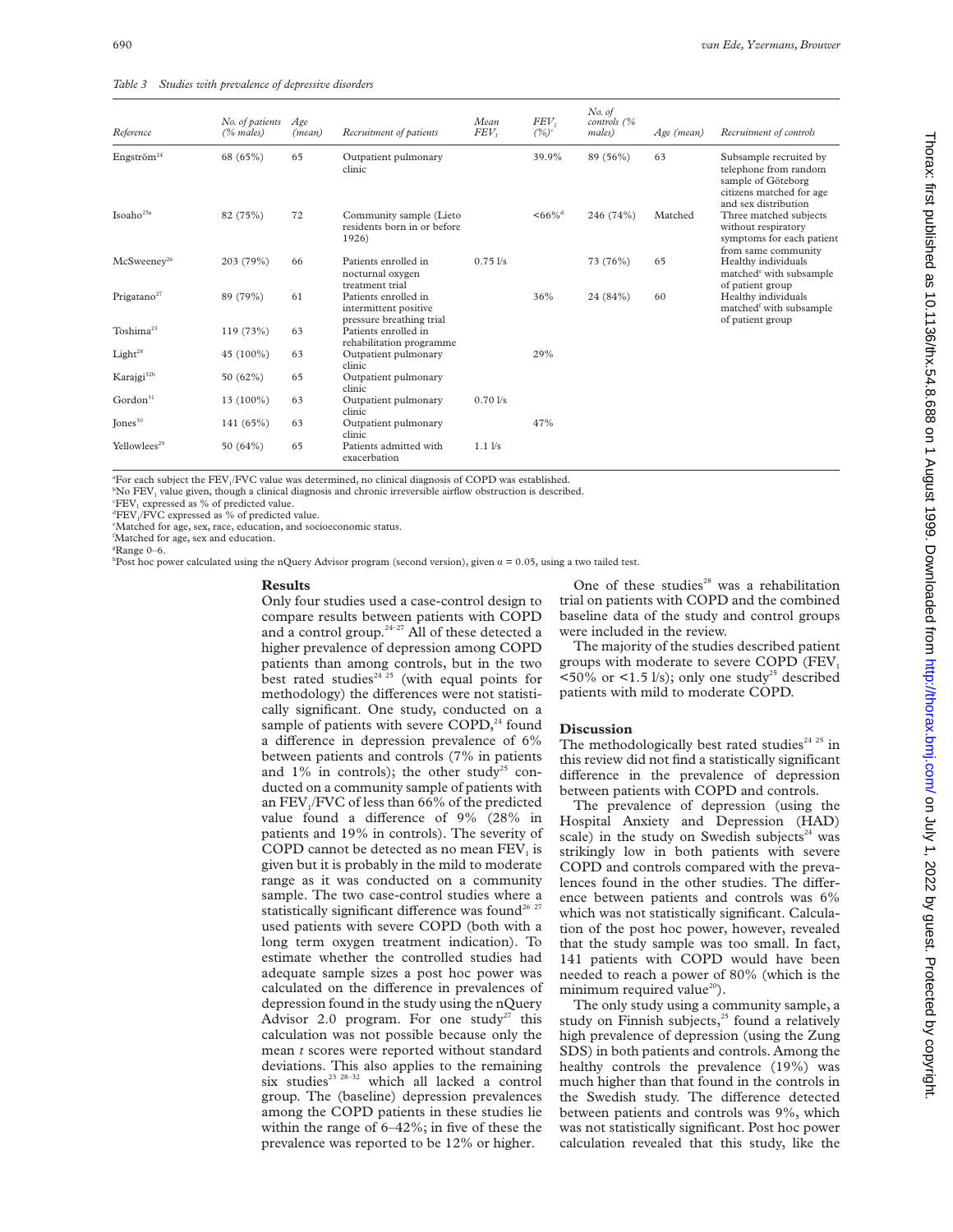*Table 3 continued*

| Depression diagnosis<br>(cut off score)        | Methodology<br>score®         | Prevalence of depression                  |                          |                                            |
|------------------------------------------------|-------------------------------|-------------------------------------------|--------------------------|--------------------------------------------|
|                                                |                               | Patients                                  | Controls                 | Post hoc power<br>calculation <sup>h</sup> |
| $HAD (\ge 11)$                                 | $\overline{5}$                | 7%                                        | $1\%$ (NS)               | 51%                                        |
| Zung SDS $(\geq 45)$                           | 5                             | 28%                                       | 19% (NS)                 | 40%                                        |
| <b>MMPI</b>                                    | 3                             | 42%                                       | 9% (p<0.05)              | 99%                                        |
| <b>MMPI</b>                                    | 3                             | $t$ score $70$                            | $t$ score 59<br>(p<0.05) |                                            |
| CES-D $(\geq 19)$<br>BDI $(\geq 15)$           | 3<br>$\overline{\mathbf{3}}$  | 29.4%<br>42%                              |                          |                                            |
| <b>SCI/DSM III-R</b><br>BDI $(\geq 15)$ , Zung | 3<br>$\overline{\mathcal{L}}$ | $6\%$ (major)<br>BDI 31% (mild)<br>SDS 8% |                          |                                            |
| SDS (>44)<br>HAD $(\ge 8)$                     | $\overline{2}$                | 29%                                       |                          |                                            |
| Interview (DSM-III)                            | $\overline{c}$                | 12%                                       |                          |                                            |

Swedish one, was too small to detect a clinically relevant and statistically significant difference of 9%; to reach a power of 80% 229 patients needed to have been included. In accounting for the differences between the two studies the main attention should focus on the instruments used to measure depression and the cut off values chosen. The HAD scale has the advantage of being rather insensitive to age<sup>33</sup> and to somatic symptoms. $17$  The use of the Zung SDS in the Finnish study in which the patients were on average older than in the Swedish study (72 years versus 65 years) could thus have resulted in higher prevalences, although by itself this is unlikely to explain the large differences found between the two studies. In the Swedish study a rather high cut off value of  $\geq 11$  was applied to the HAD scale scores, which has been shown to have a low sensitivity (50%) for detection of clinically relevant depression in a validation study on general medical outpatients.<sup>33</sup> In a study on elderly stroke patients a lower cut off score of  $\geq$  5 was reported to be optimal, giving a sensitivity of 83%.<sup>34</sup> The cut off value chosen for the Zung SDS in the Finnish study was shown to have acceptable sensitivity (76%) in a group of elderly stroke patients.<sup>16</sup> The high cut off value in the Swedish study could have resulted in a lower prevalence at the same time of more severe depressive disorders.

The other two controlled studies, which were concluded to be of lesser methodological quality, were conducted on patients with severe COPD who were reported to be statistically significantly more depressed than healthy controls.<sup>26</sup> <sup>27</sup> In one of these studies<sup>26</sup> the prevalence of depression was much higher in patients with COPD than in controls (42% versus 9%). The post hoc power calculated for this study was excellent (99%). However, the quality of the depression instrument (MMPI) has been questioned; although widely used it is considered to be outmoded and has not been cross-validated with DSM-III criteria. Moreover, no cut off scores have been described, only *t* scores which indicate the probability of belonging to a group of subjects with a certain disorder.

The study by Prigatano *et al*<sup>27</sup> reported higher *t* scores for patients with COPD than for controls using the MMPI depression scale. Because no standard deviation of these scores was reported, the post hoc power could not be calculated. An indication of the relative credibility of this study may be that it included slightly more patients with COPD  $(n = 89)$ than the underpowered Finnish study but a much smaller group of controls  $(n = 24)$ .

In the two studies using community samples the controls were matched only for age and sex,<sup>24 25</sup> whereas in the other two studies the matching variables included education and social class.<sup>26, 27</sup> Not taking into account the possible confounding effect of variables which are clearly related to COPD as well as to depression could result in the association between the two being obscured. Whether this is the case for education or social class is as yet not certain.

In summary, apart from the difference in nationality of the populations from which the samples were drawn, the striking difference between the prevalence of depression among the controls of the first three controlled studies $24-26$  seems to be caused by two factors: the depression instrument and the cut off score used to detect the depressive disorder.

The empirical evidence for a significant risk of depression in patients with COPD is thus inconclusive. Possibly the most striking result of this review has been the observation of the poor quality of most studies. Only four studies satisfied what seems an absolute minimum requirement: a case-control design.

What about the other studies? Three out of the six studies<sup>23 28 30</sup> reported a prevalence of around 30% which is substantially higher than the prevalence in the general adult population as reported in recent large community surveys. The "past 12 month" prevalence of a major depressive episode among persons aged 15–54 years was found to be  $10.3\%$  in the USA<sup>35</sup> and 5.8% in those aged 18–64 years in the Netherlands.<sup>36</sup> The comparison of these figures is, of course, limited as patients with COPD belong to an older age group which was not included in these surveys. Because of the inconsistent results of the best quality studies it is impossible to attribute reported depression levels to the presence of COPD, to the length of the illness, to a chronic illness per se, or to the age group.

The occurrence of depression in association with medical illness has been studied particularly for cardiovascular diseases, stroke and several other neurological diseases, diabetes,